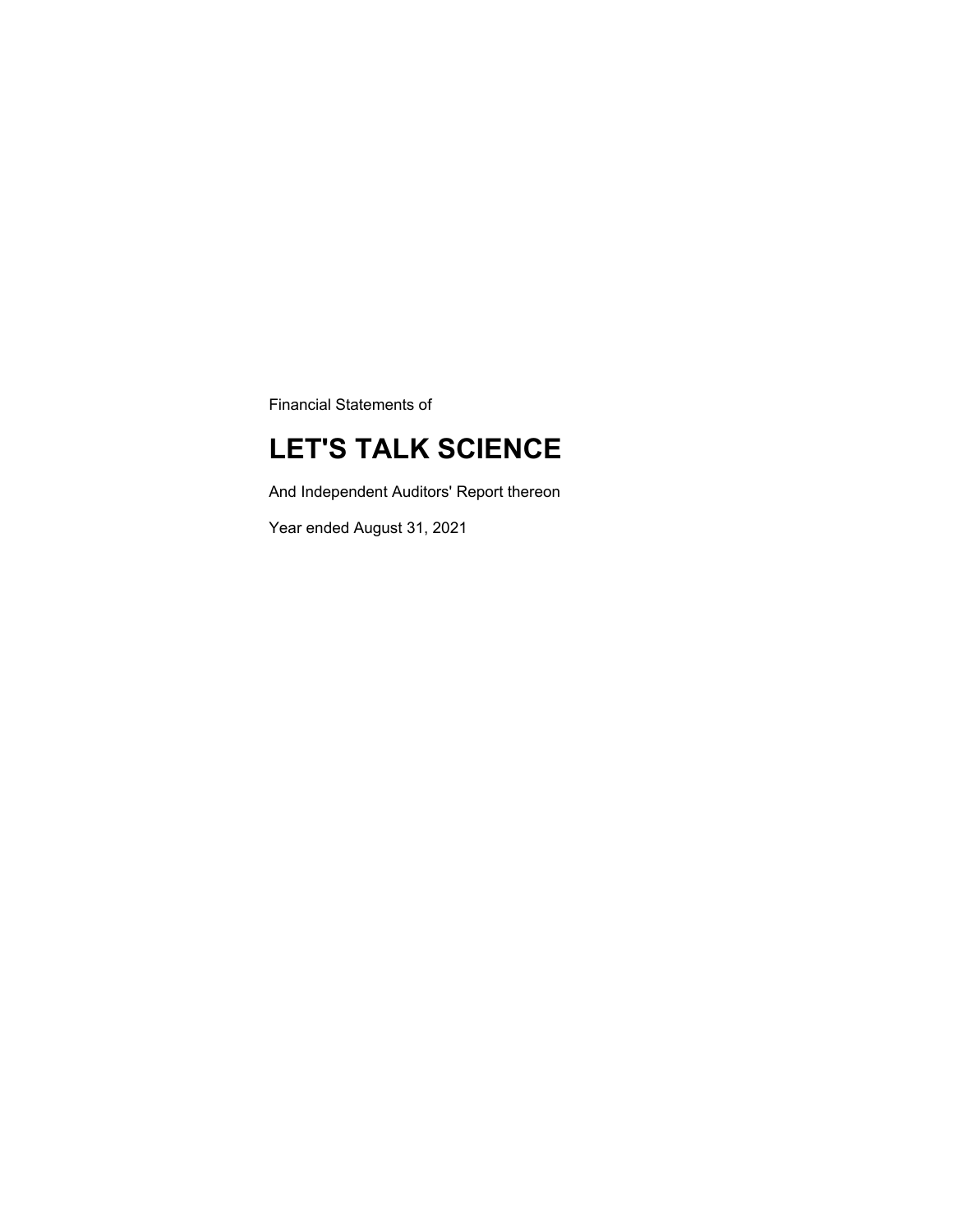

KPMG I I P 140 Fullarton Street, Suite 1400 London ON N6A 5P2 Canada Tel 519-672-4880 Fax 519-672-5684

### **INDEPENDENT AUDITORS' REPORT**

To the Directors of Let's Talk Science

### *Opinion*

We have audited the financial statements of Let's Talk Science (the "Entity"), which comprise:

- the statement of financial position as at August 31, 2021;
- the statement of operations for the year then ended;
- the statement of changes in net assets for the year then ended;
- the statement of cash flows for the year then ended;
- and notes to the financial statements, including a summary of significant accounting policies (Hereinafter referred to as the "financial statements").

In our opinion, the accompanying financial statements, present fairly, in all material respects, the financial position of the Entity as at August 31, 2021, and its results of operations and its cash flows for the year then ended in accordance with Canadian accounting standards for Not-For-Profit organizations.

#### *Basis for Opinion*

We conducted our audit in accordance with Canadian generally accepted auditing standards. Our responsibilities under those standards are further described in the **"***Auditors' Responsibilities for the Audit of the Financial Statements*" section of our auditors' report.

We are independent of the Entity in accordance with the ethical requirements that are relevant to our audit of the financial statements in Canada and we have fulfilled our other ethical responsibilities in accordance with these requirements.

We believe that the audit evidence we have obtained is sufficient and appropriate to provide a basis for our opinion.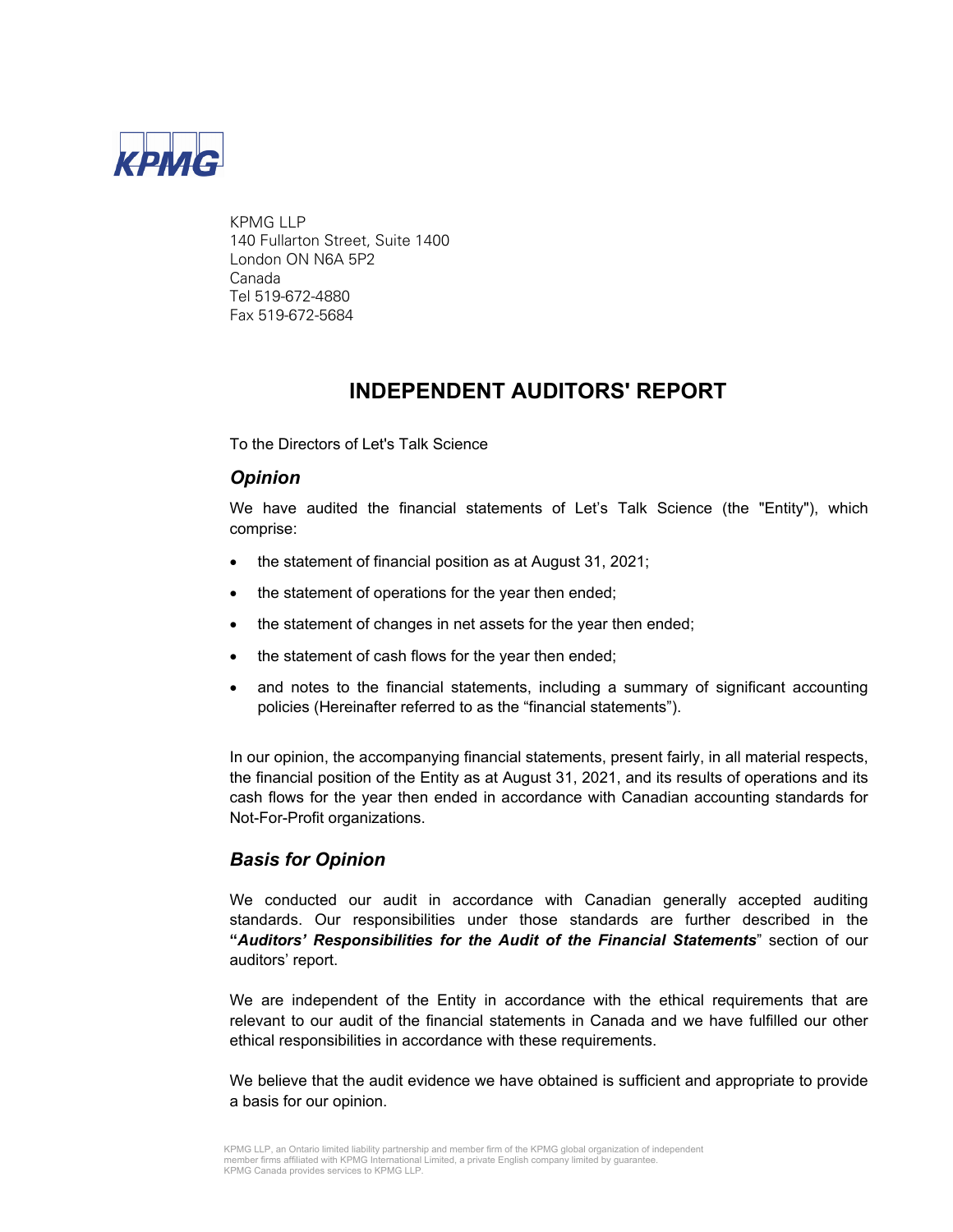

Page 2

### *Responsibilities of Management and Those Charged with Governance for the Financial Statements*

Management is responsible for the preparation and fair presentation of the financial statements in accordance with Canadian accounting standards for Not-For-Profit organizations, and for such internal control as management determines is necessary to enable the preparation of financial statements that are free from material misstatement, whether due to fraud or error.

In preparing the financial statements, management is responsible for assessing the Entity's ability to continue as a going concern, disclosing as applicable, matters related to going concern and using the going concern basis of accounting unless management either intends to liquidate the Entity or to cease operations, or has no realistic alternative but to do so.

Those charged with governance are responsible for overseeing the Entity's financial reporting process.

### *Auditors' Responsibilities for the Audit of the Financial Statements*

Our objectives are to obtain reasonable assurance about whether the financial statements as a whole are free from material misstatement, whether due to fraud or error, and to issue an auditors' report that includes our opinion.

Reasonable assurance is a high level of assurance, but is not a guarantee that an audit conducted in accordance with Canadian generally accepted auditing standards will always detect a material misstatement when it exists.

Misstatements can arise from fraud or error and are considered material if, individually or in the aggregate, they could reasonably be expected to influence the economic decisions of users taken on the basis of the financial statements.

As part of an audit in accordance with Canadian generally accepted auditing standards, we exercise professional judgment and maintain professional skepticism throughout the audit.

We also:

 Identify and assess the risks of material misstatement of the financial statements, whether due to fraud or error, design and perform audit procedures responsive to those risks, and obtain audit evidence that is sufficient and appropriate to provide a basis for our opinion.

The risk of not detecting a material misstatement resulting from fraud is higher than for one resulting from error, as fraud may involve collusion, forgery, intentional omissions, misrepresentations, or the override of internal control.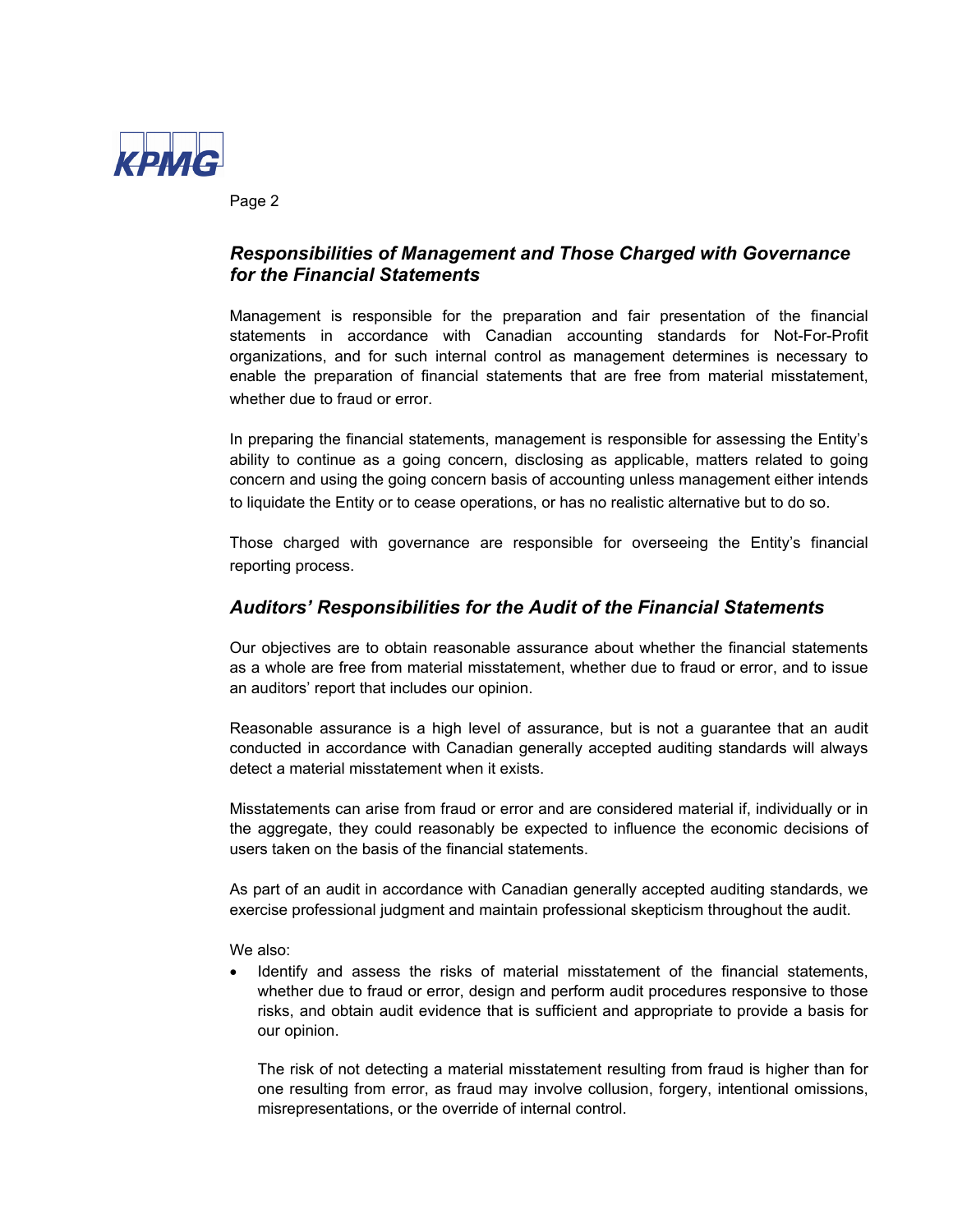

#### Page 3

- Obtain an understanding of internal control relevant to the audit in order to design audit procedures that are appropriate in the circumstances, but not for the purpose of expressing an opinion on the effectiveness of the Entity's internal control.
- Evaluate the appropriateness of accounting policies used and the reasonableness of accounting estimates and related disclosures made by management.
- Conclude on the appropriateness of management's use of the going concern basis of accounting and, based on the audit evidence obtained, whether a material uncertainty exists related to events or conditions that may cast significant doubt on the Entity's ability to continue as a going concern. If we conclude that a material uncertainty exists, we are required to draw attention in our auditors' report to the related disclosures in the financial statements or, if such disclosures are inadequate, to modify our opinion. Our conclusions are based on the audit evidence obtained up to the date of our auditors' report. However, future events or conditions may cause the Entity to cease to continue as a going concern.
- Evaluate the overall presentation, structure and content of the financial statements, including the disclosures, and whether the financial statements represent the underlying transactions and events in a manner that achieves fair presentation.
- Communicate with those charged with governance regarding, among other matters, the planned scope and timing of the audit and significant audit findings, including any significant deficiencies in internal control that we identify during our audit.

 $KPMG$  11P

Chartered Professional Accountants, Licensed Public Accountants

London, Canada

December 7, 2021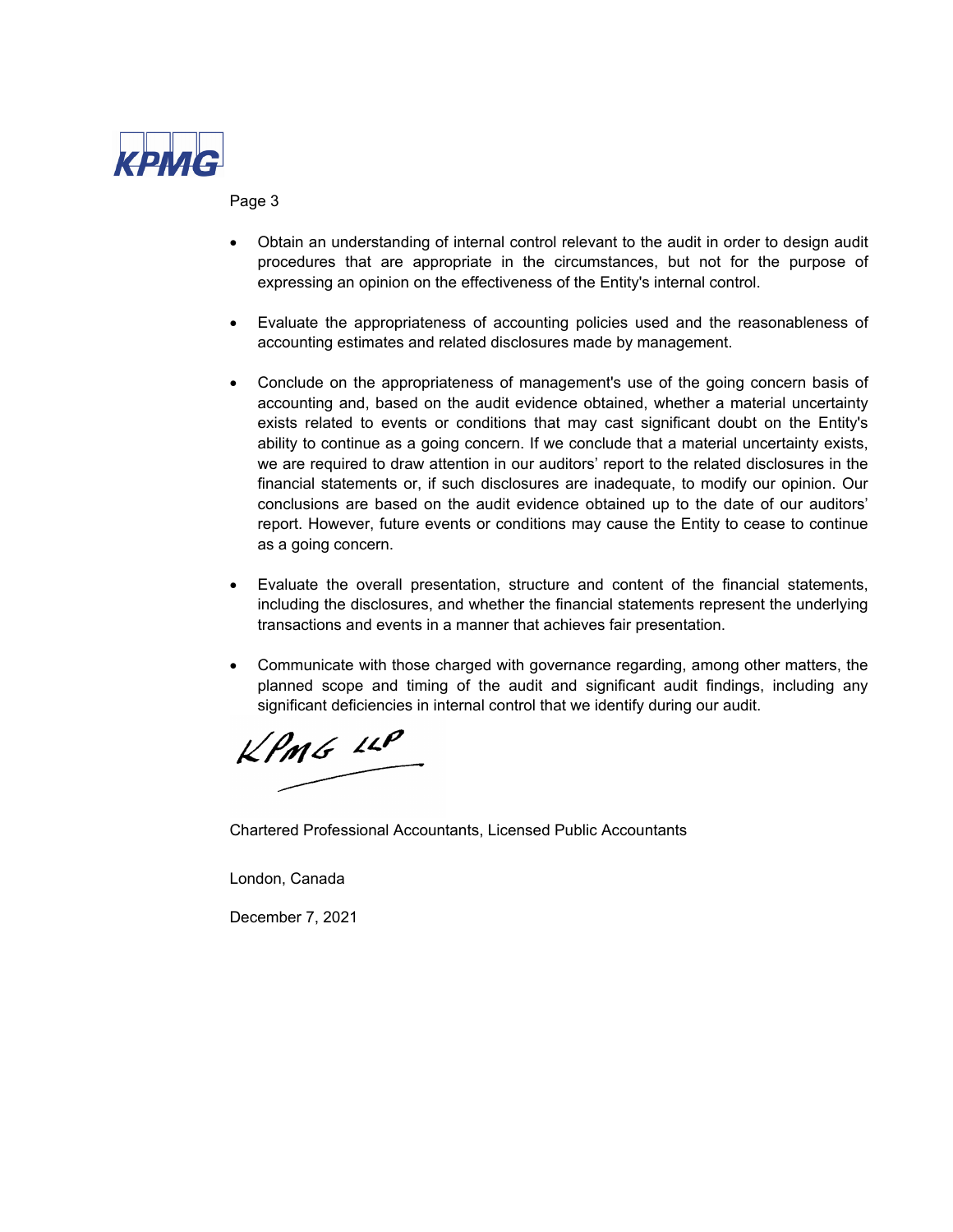Statement of Financial Position

August 31, 2021, with comparative information for 2020

|                                                                                                                                        | 2021                                                                      |      | 2020                                                              |
|----------------------------------------------------------------------------------------------------------------------------------------|---------------------------------------------------------------------------|------|-------------------------------------------------------------------|
| <b>Assets</b>                                                                                                                          |                                                                           |      |                                                                   |
| Current assets:<br>Cash<br>Accounts receivable<br><b>HST</b> receivable<br>Prepaid expenses<br>Current portion of investments (note 2) | \$<br>4,669,322<br>346,167<br>52,576<br>177,273<br>1,827,263<br>7,072,601 | - \$ | 238,803<br>346,909<br>66,781<br>135,382<br>5,560,400<br>6,348,275 |
| Equipment and technology (note 3)                                                                                                      | 100,383                                                                   |      | 77,006                                                            |
| Long-term investments (note 2)                                                                                                         | 1,672,737                                                                 |      | 1,139,600                                                         |
|                                                                                                                                        | \$<br>8,845,721                                                           | \$   | 7,564,881                                                         |

### Liabilities, Deferred Contributions and Net Assets

| <b>Current liabilities:</b>                                                                   |                  |                 |
|-----------------------------------------------------------------------------------------------|------------------|-----------------|
| Accounts payable and accrued liabilities (note 9)                                             | \$<br>697,870 \$ | 444,162         |
| Deferred contributions (note 4)                                                               | 6,496,285        | 5,799,203       |
|                                                                                               | 7,194,155        | 6,243,365       |
| Deferred capital contributions (note 4)                                                       | 96,660           | 63,525          |
| Deferred contributions for expenses of future periods (note 4)                                | 55,205           | 80,205          |
|                                                                                               | 7,346,020        | 6,387,095       |
| Net assets:                                                                                   |                  |                 |
| Investment in equipment and technology (note 5)                                               | 3,723            | 13,481          |
| Unrestricted                                                                                  | 1,495,978        | 1,164,305       |
|                                                                                               | 1,499,701        | 1,177,786       |
| Commitments (note 6)                                                                          |                  |                 |
|                                                                                               | \$<br>8,845,721  | \$<br>7,564,881 |
| See accompanying notes to financial statements.<br>On behalf of the Board:<br><b>Director</b> |                  | <b>Director</b> |
|                                                                                               |                  |                 |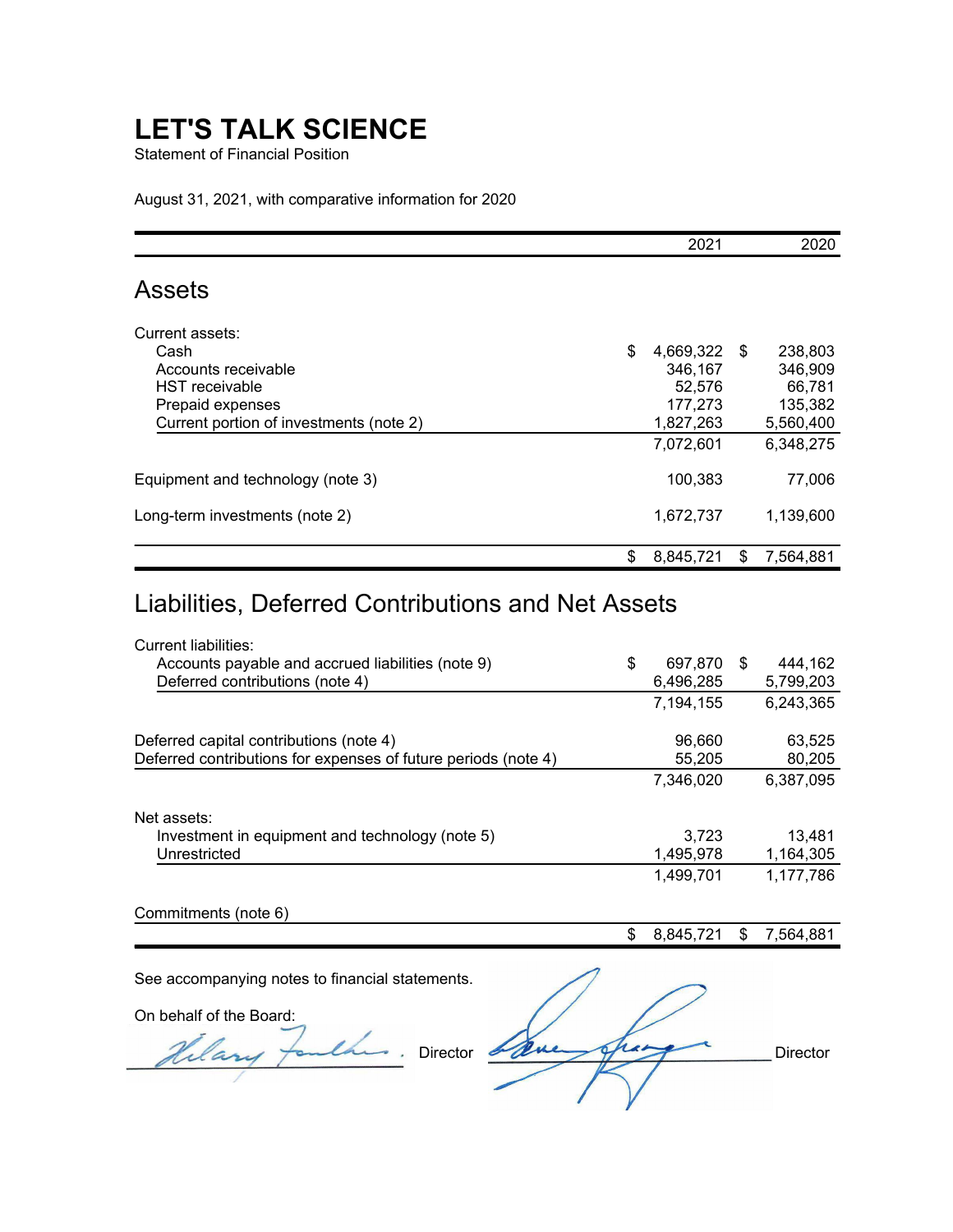Statement of Operations

Year ended August 31, 2021, with comparative information for 2020

|                                                              | 2021            | 2020            |
|--------------------------------------------------------------|-----------------|-----------------|
| Revenue:                                                     |                 |                 |
| Federal government and agencies                              | \$<br>4,719,025 | \$<br>4,377,983 |
| Corporate                                                    | 2,376,210       | 1,853,287       |
| Individuals and foundations                                  | 1,362,462       | 1,727,264       |
| Interest and other income                                    | 199,098         | 376,333         |
| Provincial governments                                       | 388,670         | 198,833         |
|                                                              | 9,045,465       | 8,533,700       |
| Program, product development and delivery expenses (note 7): |                 |                 |
| Wages and benefits                                           | 5,870,815       | 5,136,650       |
| Program delivery and development                             | 1,147,535       | 1,760,459       |
| Marketing and communication                                  | 530,063         | 424,266         |
| Information systems and technology                           | 446,390         | 386,014         |
| Occupancy                                                    | 192,789         | 215,454         |
| Training, development and conferences                        | 161,907         | 173,338         |
|                                                              | 8,349,499       | 8,096,181       |
| General and administrative expenses:                         |                 |                 |
| Wages and benefits                                           | 179,019         | 151,139         |
| General administration                                       | 143,581         | 108,481         |
| Amortization of equipment and technology                     | 51,451          | 44,799          |
|                                                              | 374,051         | 304,419         |
|                                                              | 8,723,550       | 8,400,600       |
| Excess of revenue over expenses                              | \$<br>321,915   | \$<br>133,100   |

See accompanying notes to financial statements.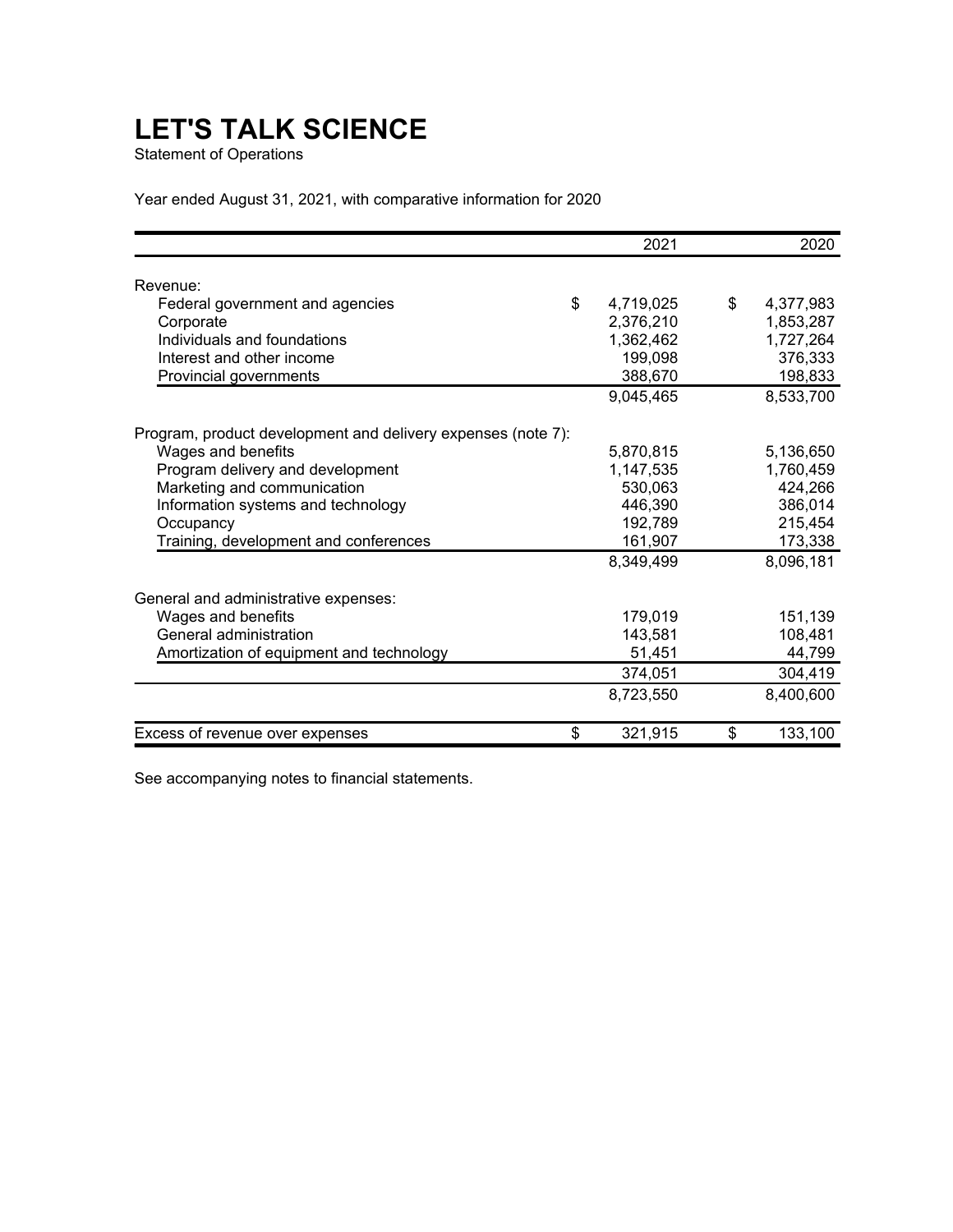Statement of Changes in Net Assets

Year ended August 31, 2021, with comparative information for 2020

|                                                 |    | Investment in<br>equipment<br>and technology | Unrestricted | 2021<br>Total | 2020<br>Total |
|-------------------------------------------------|----|----------------------------------------------|--------------|---------------|---------------|
|                                                 |    | (note 5)                                     |              |               |               |
| Balance, beginning of year                      | S  | 13,481                                       | \$1,164,305  | \$1,177,786   | \$1,044,686   |
| Excess (deficiency) of revenue<br>over expenses |    | (9,758)                                      | 331,673      | 321,915       | 133,100       |
| Balance, end of year                            | \$ | 3,723                                        | \$1,495,978  | \$1,499,701   | \$1,177,786   |

See accompanying notes to financial statements.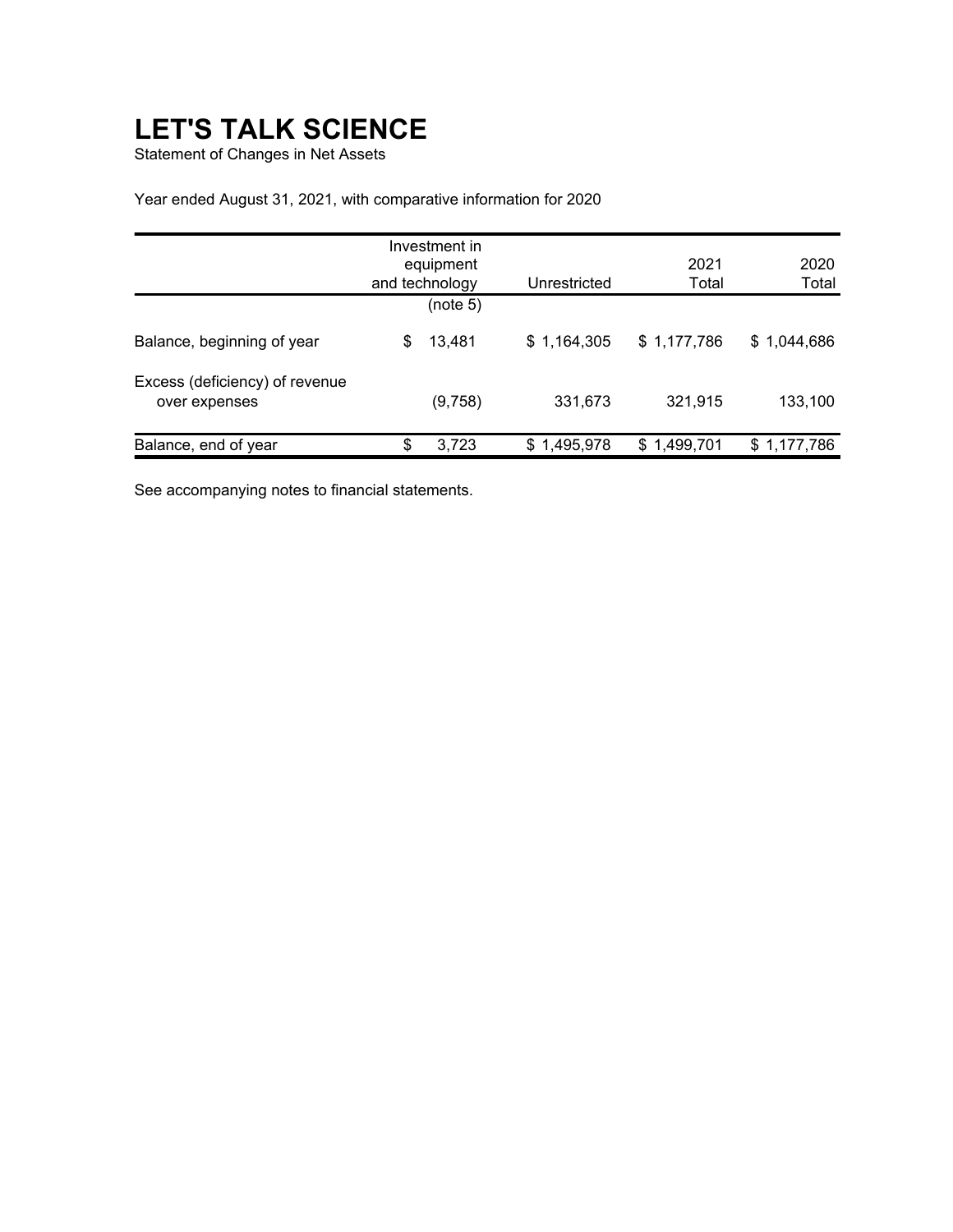Statement of Cash Flows

Year ended August 31, 2021, with comparative information for 2020

|                                                | 2021               | 2020          |
|------------------------------------------------|--------------------|---------------|
| Cash provided by (used in):                    |                    |               |
| Operating activities:                          |                    |               |
| Excess of revenue over expenses                | \$<br>321,915 \$   | 133,100       |
| Adjustments for:                               |                    |               |
| Amortization of deferred contributions         | (8,330,725)        | (7, 131, 418) |
| Amortization of deferred capital contributions | (47, 378)          | (43, 119)     |
| Amortization of equipment and technology       | 51,451             | 44,799        |
| Changes in non-cash operating working capital: |                    |               |
| Accounts receivable                            | 742                | 108,382       |
| <b>HST</b> receivable                          | 14,205             | (11, 012)     |
| Prepaid expenses                               | (41, 891)          | (6, 121)      |
| Accounts payable and accrued liabilities       | 253,707            | 156,498       |
| Receipt of deferred contributions              | 9,002,808          | 8,293,830     |
|                                                | 1,224,834          | 1,544,939     |
| Financing activities:                          |                    |               |
| Receipt of deferred capital contributions      | 80,513             | 57,311        |
| Investing activities:                          |                    |               |
| Investments, net                               | 3,200,000          | (1,910,000)   |
| Purchase of equipment and technology           | (74, 828)          | (39, 108)     |
|                                                | 3,125,172          | (1,949,108)   |
|                                                |                    |               |
| Increase (decrease) in cash                    | 4,430,519          | (346, 858)    |
| Cash, beginning of year                        | 238,803            | 585,661       |
| Cash, end of year                              | \$<br>4,669,322 \$ | 238,803       |

See accompanying notes to financial statements.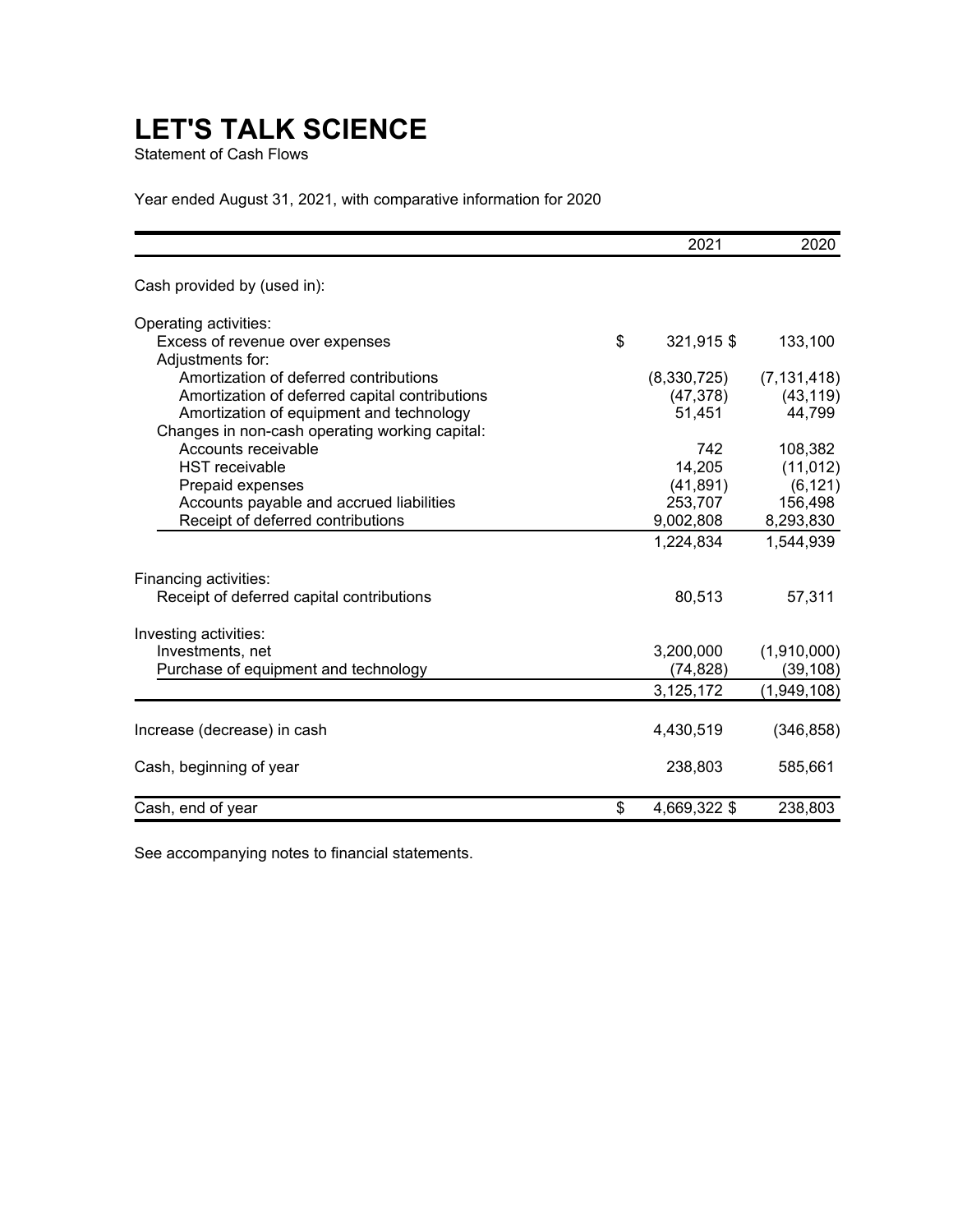Notes to Financial Statements

Year ended August 31, 2021

Let's Talk Science (the "Organization" or "LTS") is a national, charitable organization committed to improving science literacy through leadership, innovative educational programs, research and advocacy. The Organization was incorporated without share capital. The Organization is a registered charity and is classified as a charitable organization under Section 149.1(1)(b) of the Income Tax Act (Canada).

The Organization helps children and youth fulfill their potential and prepare for their future careers and role as citizens in a rapidly changing world by supporting their learning and engagement through science, technology, engineering and mathematics ("STEM").

The Organization offers programs, services and resources that help youth develop positive attitudes, critical skills and career awareness, and connect the STEM and education communities to support youth development and strengthen learning.

The Organization is unique in its reach to diverse audiences, which include preschool through high school youth and educators, and post-secondary and industry-based volunteers. The Organization is supported by universities, colleges, governments, industry, foundations, and individuals.

#### **1. Significant accounting policies:**

The financial statements have been prepared in accordance with Canadian Accounting Standards for Not-For-Profit Organizations in Part III of the CPA Canada Handbook - Accounting. The significant policies are detailed as follows:

(a) Revenue recognition:

The Organization follows the deferral method of accounting for contributions.

The Organization collects funds in advance to operate its programs. Accordingly, cash and investments fluctuate with the balance of deferred contributions on the statement of financial position.

Operational funding is recorded as revenue in the period to which they relate. Funding approved for the current fiscal year but not received at the end of an accounting period is accrued. Where a portion of operational funding which has been received is related to an expense of a future period, it is deferred and recognized as income in the year in which the related expenses are incurred.

Unrestricted contributions are recognized as revenue when received or receivable if the amount to be received can be reasonably estimated and collection is reasonably assured. Pledges are not recorded until received by the Organization.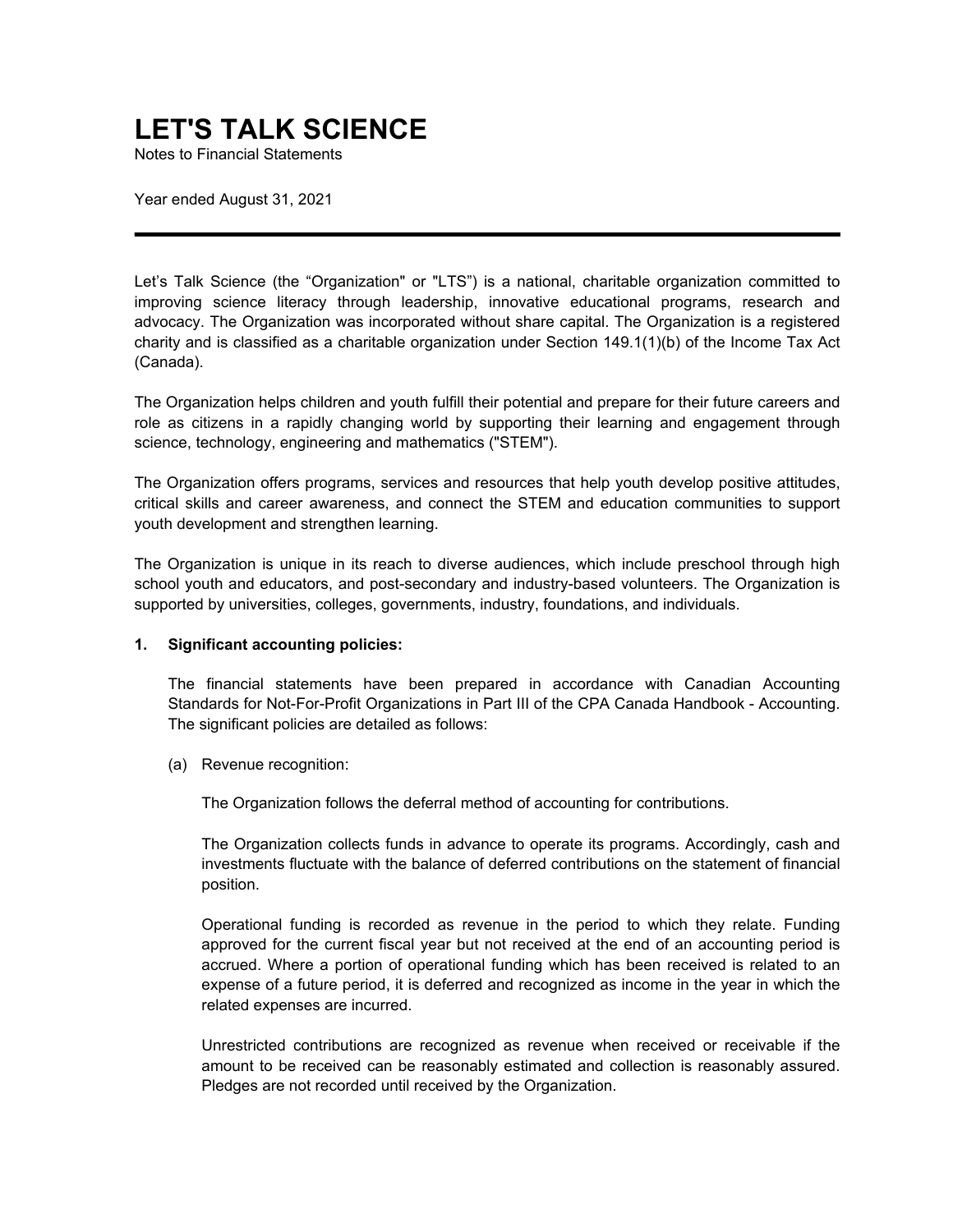Notes to Financial Statements (continued)

Year ended August 31, 2021

#### **1. Significant accounting policies (continued):**

(a) Revenue recognition (continued):

Fee for service revenue, including consulting and royalty revenue, and interest revenue are recognized as earned.

The Organization maintains a reserve in order to mitigate against unexpected business interruptions.

(b) Equipment and technology:

Equipment and technology are recorded at cost. Contributed equipment is recorded at fair value at the date of contribution. Repairs and maintenance costs are charged to expense. Betterments, which extend the estimated life of an asset, are capitalized. Amortization is calculated as follows:

| Asset                          | Basis             | Rate            |
|--------------------------------|-------------------|-----------------|
| <b>Furniture and fixtures</b>  | Declining balance | 20 <sup>%</sup> |
| Computer hardware and software | Straight-line     | 3 vears         |

(c) Contributed services:

Volunteers contribute many hours per year to assist the Organization in carrying out its service delivery activities. Through our post-secondary partners Let's Talk Science also benefits from the use of office and facility space and equipment. Volunteer labour and partner in-kind contributions are essential to the delivery of LTS outreach activities. As a result of the difficulty of determining fair value, contributed services, the use of office and facility space and equipment are not recognized in the financial statements.

(d) Use of estimates:

The preparation of financial statements in conformity with Canadian accounting standards for Not-For-Profit organizations requires management to make estimates and assumptions that affect the reported amounts of assets and liabilities and disclosure of contingent liabilities at the date of the financial statements and the reported amounts of revenues and expenses during the year.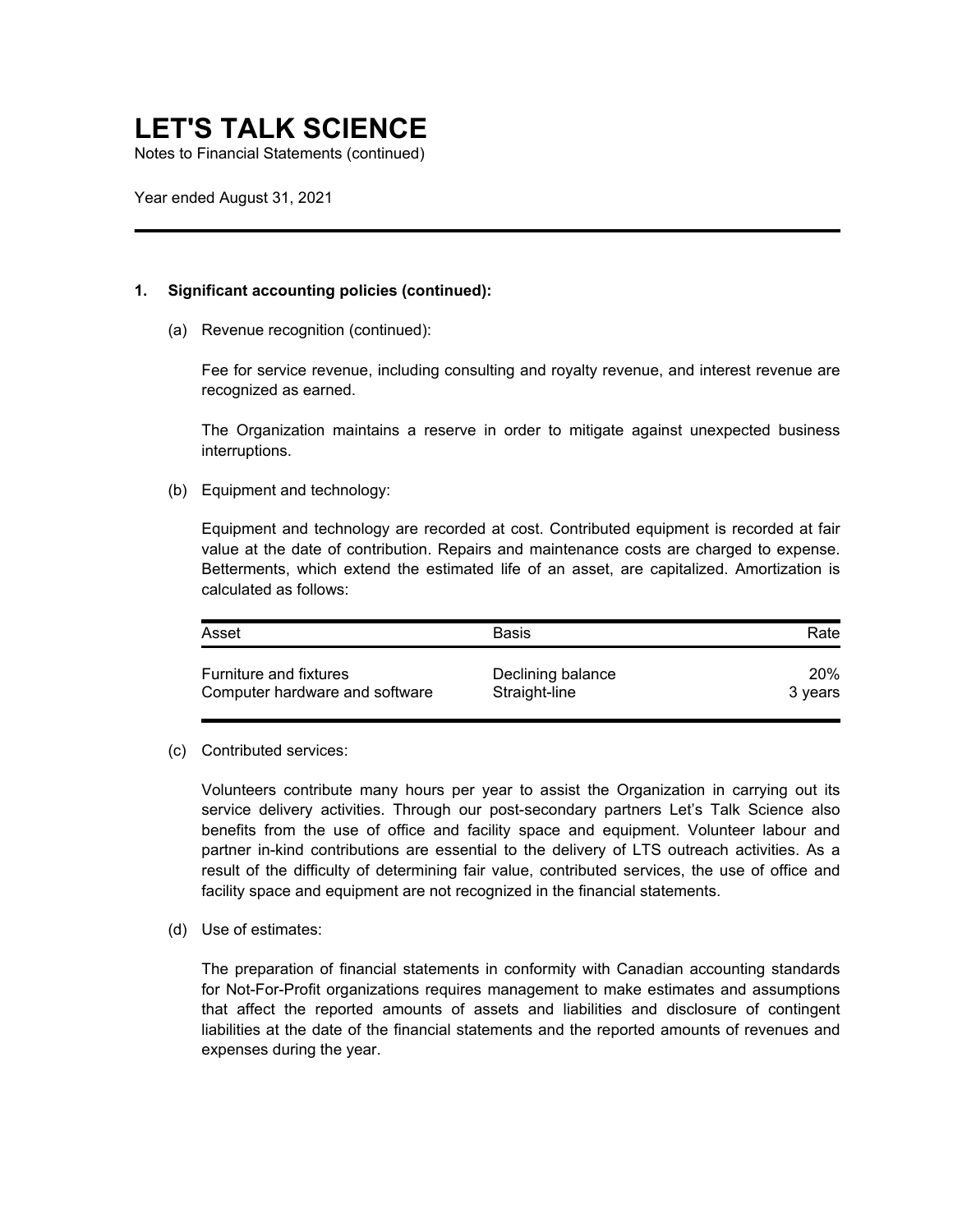Notes to Financial Statements (continued)

Year ended August 31, 2021

#### **1. Significant accounting policies (continued):**

(d) Use of estimates (continued):

Significant items subject to such estimates and assumptions include the carrying value of equipment and technology and valuation allowances for receivables. Actual results could differ from those estimates. These estimates are reviewed periodically, and, as adjustments become necessary, they are reported in the statement of revenue and expenses in the year in which they become known or are revised.

(e) Financial instruments:

Financial instruments are recorded at fair value on initial recognition. Equity instruments that are quoted in an active market are subsequently measured at fair value. All other financial instruments are subsequently recorded at cost or amortized cost, unless management has elected to carry the instruments at fair value. The Organization has not elected to carry any such financial instruments at fair value.

Transaction costs incurred on the acquisition of financial instruments measured subsequently at fair value are expensed as incurred. All other financial instruments are adjusted by transaction costs incurred on acquisition and financing costs, which are amortized using the straight-line method.

Financial assets are assessed for impairment on an annual basis at the end of the fiscal year if there are indicators of impairment. If there is an indicator of impairment, the Organization determines if there is a significant adverse change in the expected amount or timing of future cash flows from the financial asset. If there is a significant adverse change in the expected cash flows, the carrying value of the financial asset is reduced to the highest of the present value of the expected cash flows, the amount that could be realized from selling the financial asset or the amount the Organization expects to realize by exercising its right to any collateral. If events and circumstances reverse in a future period, an impairment loss will be reversed to the extent of the improvement, not exceeding the initial carrying value.

(f) Internal development costs and digital content assets:

Internal development costs include direct costs of internally developing recognized programs, systems and digital content assets to assist in the educational programs for various levels of students and educators. The development costs have been expensed as incurred. As a result, our digital content assets and website intellectual property, while critical to the overall strategy of the Organization, are not reflected in the financial statements.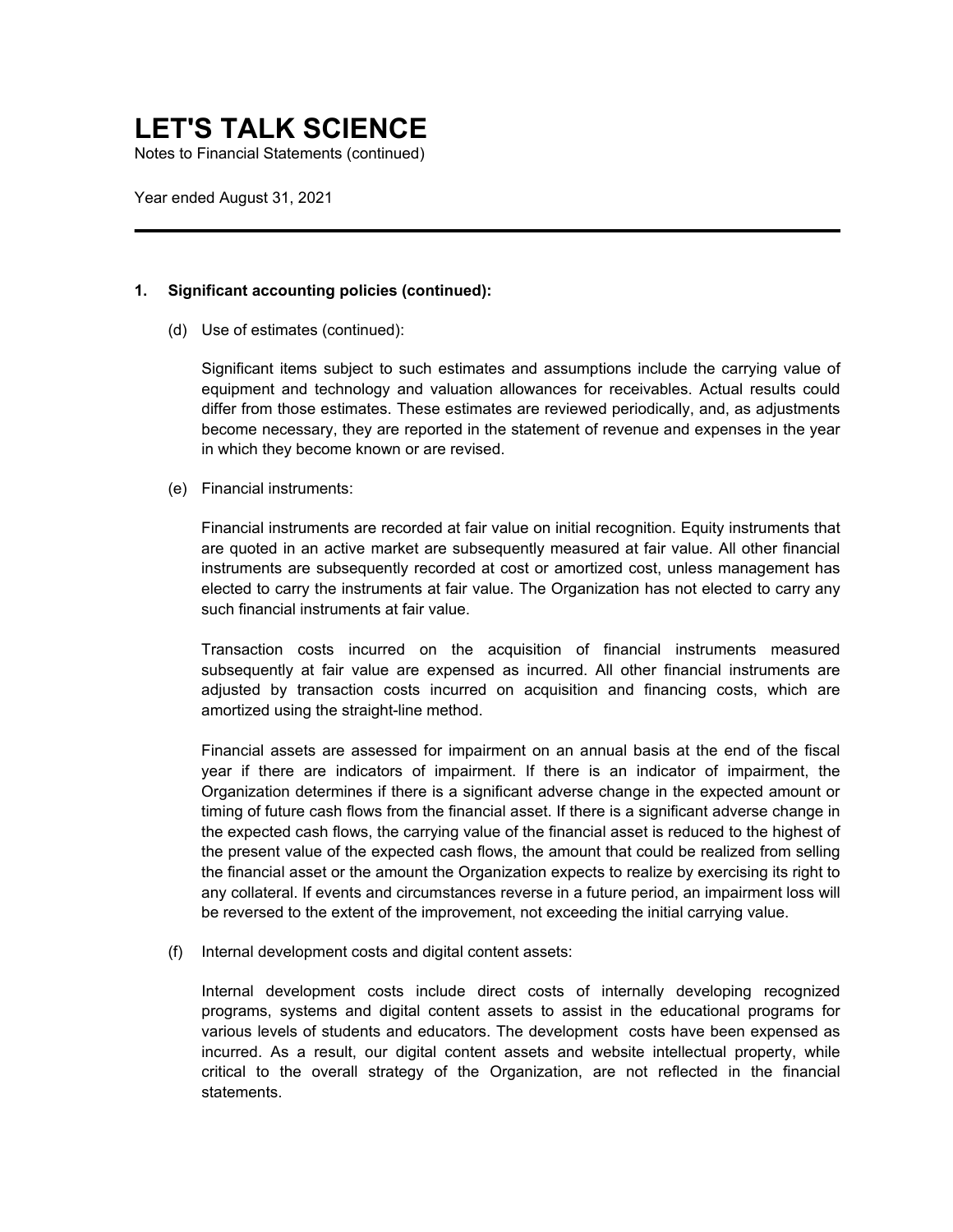Notes to Financial Statements (continued)

Year ended August 31, 2021

#### **2. Investments:**

|                                     | 2021                      | 2020                   |
|-------------------------------------|---------------------------|------------------------|
| Investments                         | $$3,500,000$ $$6,700,000$ |                        |
| Less current portion of investments | 1,827,263                 | 5,560,400              |
| Long-term investments               |                           | 1,672,737 \$ 1,139,600 |

Investments consists of redeemable short-term investment certificates and guaranteed investment certificates bearing interest at rates ranging from 0.05% to 0.25% and maturities ranging from February 2, 2022 to May 25, 2022. The current portion of investments represents amounts which the Organization intends to spend in the next fiscal period. Long-term investments represent amounts to be spent after August 31, 2022.

### **3. Equipment and technology:**

|                                                                      |                   |   |                             |   | 2021              |    | 2020              |
|----------------------------------------------------------------------|-------------------|---|-----------------------------|---|-------------------|----|-------------------|
|                                                                      | Cost              |   | Accumulated<br>amortization |   | Net book<br>value |    | Net book<br>value |
| <b>Furniture and fixtures</b><br>S<br>Computer hardware and software | 95,290<br>664,145 | S | 85.041<br>574,011           | S | 10.249<br>90,134  | S  | 15,978<br>61,028  |
| \$                                                                   | 759,435           |   | 659,052                     | S | 100,383           | \$ | 77,006            |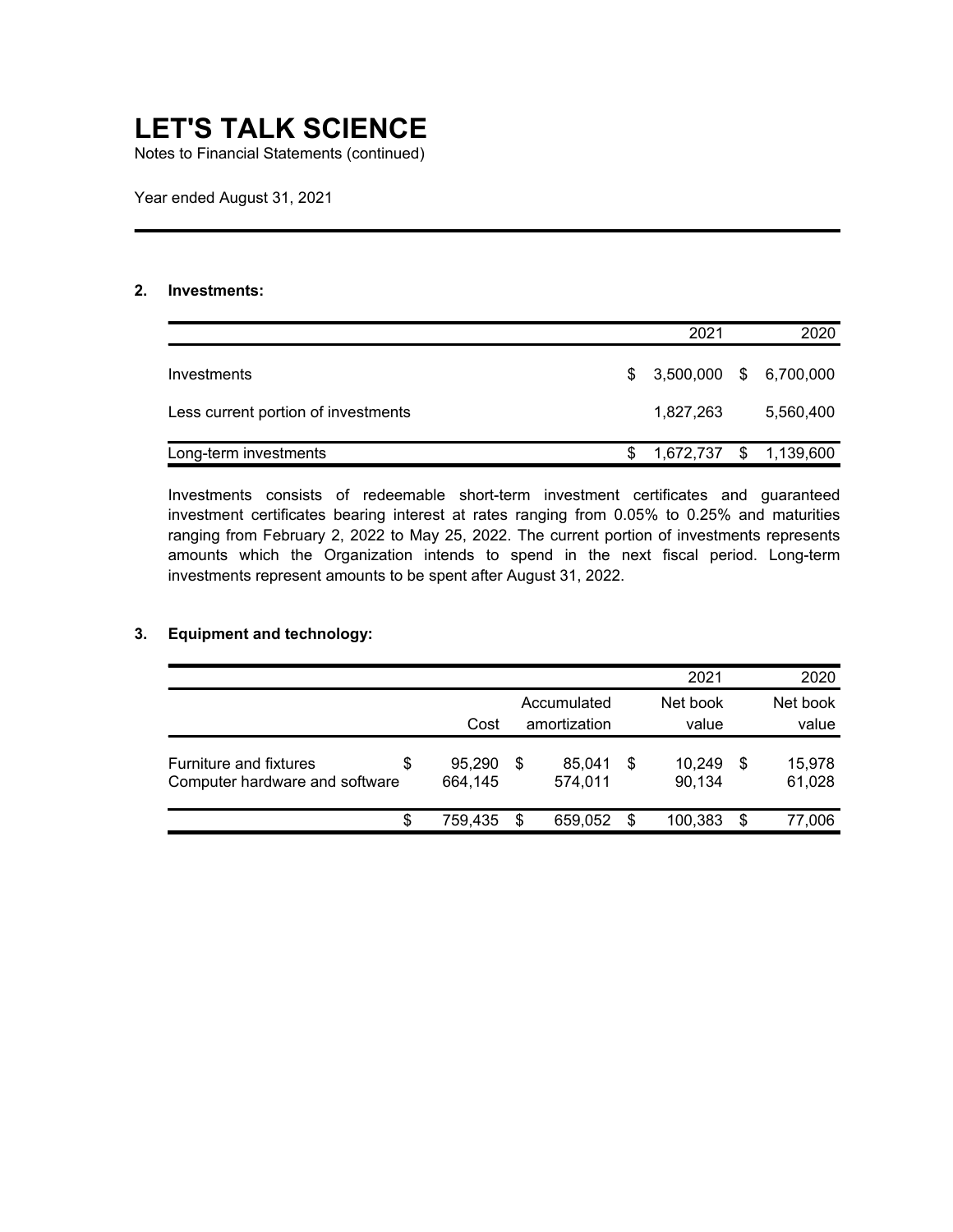Notes to Financial Statements (continued)

Year ended August 31, 2021

#### **4. Deferred contributions:**

(a) Deferred contributions for expenses of future periods:

Deferred contributions represent funding received which relates to expenditures of future periods. The periods in which the deferred amounts are expected to be spent range from one to three years in accordance with the funding contracts. Deferred contributions have been invested as outlined in note 2.

(b) Deferred capital contributions:

Contributions restricted for the purchase of equipment and technology assets are deferred and amortized into revenue at a rate corresponding with the amortization rate for the related equipment and technology assets.

#### **5. Investment in equipment and technology:**

(a) Investment in equipment consists of the following:

|                                     | 2021               |    | 2020   |
|-------------------------------------|--------------------|----|--------|
| Equipment and technology            | \$<br>$100,383$ \$ |    | 77,006 |
| Less deferred capital contributions | 96,660             |    | 63,525 |
|                                     | \$<br>3.723        | -S | 13,481 |

(b) Change in investment in equipment and technology consists of the following:

| 2021                 | 2020      |
|----------------------|-----------|
|                      |           |
|                      |           |
|                      |           |
| \$<br>47,378<br>- \$ | 43.119    |
| (51, 451)            | (44,799)  |
| (4,073)              | (1,680)   |
|                      |           |
| 74,828               | 39.108    |
| (80, 513)            | (57, 311) |
| (5,685)              | (18, 203) |
| \$<br>(9.758)        | (19,883)  |
|                      |           |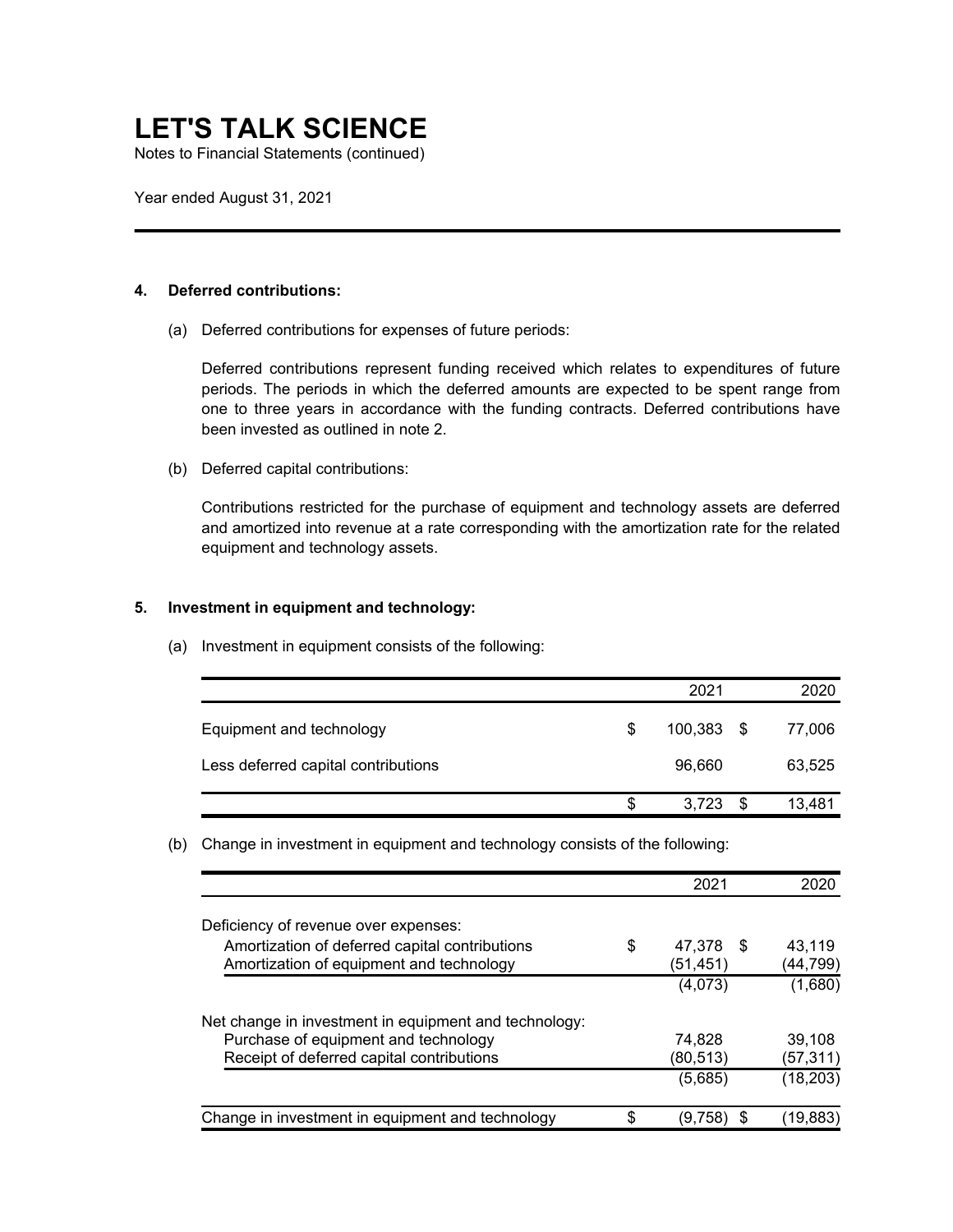Notes to Financial Statements (continued)

Year ended August 31, 2021

#### **6. Commitments:**

The Organization leases building space for its head office operations in London, Ontario and regional operations in both Newfoundland and Alberta. The following represents the payments required for these leases over the remaining terms.

| 2022 |  |  | \$74,350 |
|------|--|--|----------|
|      |  |  |          |

#### **7. Allocation of expenses:**

Expenditures for functional teams to directly support programs incurred during the year of \$224,974 (2020 - \$219,090) are allocated directly to program, product development and delivery expenses and based on time allocation of staff and consumption of other resources.

#### **8. Financial risks:**

(a) Interest rate risk:

The Organization mitigates its interest rate risk by using fixed interest rate financial instruments. Further details about the fixed rate investments are included in note 2. There has been no significant change to the risk exposures from 2020.

(b) Liquidity rate risk:

Liquidity risk is the risk that the Organization will be unable to fulfill its obligations on a timely basis or at a reasonable cost. The Organization manages its liquidity risk by monitoring its operating requirements. The Organization prepares budget and cash forecasts to ensure it has sufficient funds to fulfill its obligations. There has been no change to the risk exposures from 2020.

(c) Credit risk:

Credit risk refers to the risk that a counterparty may default on its contractual obligations resulting in a financial loss. The Organization is exposed to credit risk with respect to accounts receivable. The Organization assesses, on a continuous basis, accounts receivable and provides for any amounts that are not collectible in the allowance for doubtful accounts.